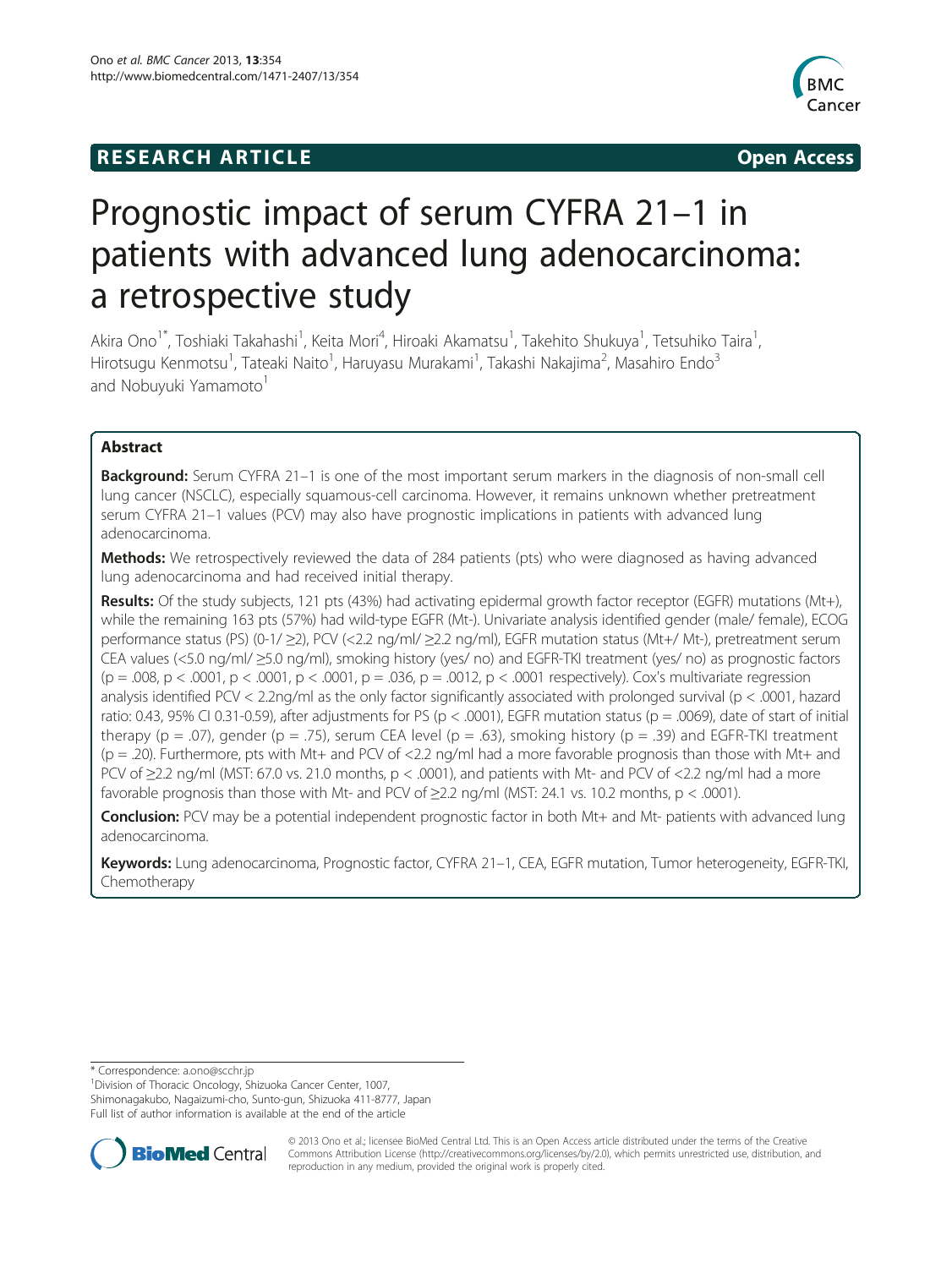## Background

Lung cancer is the leading cause of cancer death, and at present, there exists no cure of stage IV non-small cell lung cancer (NSCLC) [[1\]](#page-7-0). Adenocarcinoma and squamous cell carcinoma are the most common histological subtypes of lung cancer and account for about 70% of all lung cancers [[2\]](#page-7-0). The folate antagonist pemetrexed has been shown to exhibit efficacy against non-squamous cell lung cancers [\[3](#page-7-0)], and is currently used in combination with cisplatin as a standard treatment regimen for patients with non-squamous cell lung carcinoma. Chemotherapy with the angiogenesis inhibitor bevacizumab administered in combination with platinum agents has also been shown to exhibit favorable efficacy against non-squamous cell lung carcinoma [\[4,5\]](#page-7-0). Somatic gain-of-function mutations in exons encoding the EGFR tyrosine kinase domain have been identified in NSCLC [\[6,7](#page-7-0)]. Several previous studies have reported prolongation of the survival time in patients with EGFR-mutation-positive lung carcinomas treated with EGFR-tyrosine kinase inhibitors (TKIs) [\[8](#page-7-0)-[11](#page-7-0)], therefore, EGFR-TKIs are widely used in medical practice. EGFR mutations occur more frequently in lung cancer patients who are Asians, females and non-smokers with the histological subtype of adenocarcinoma [[12](#page-7-0)-[14\]](#page-8-0). On the other hand, while there have also been scattered reports of EGFR mutations among cases of lung squamous-cell carcinoma [[15](#page-8-0)-[17](#page-8-0)], a recent report showed that there were no EGFR mutation-positive cases among lung cancer patients with pure squamous cell carcinoma [\[18,19](#page-8-0)].

CYFRA 21–1 is a fragment of cytokeratin (CK) 19. CKs, which are now called keratins, are the principal structural elements of the cytoskeleton (keratin filaments) of epithelial cells, including bronchial epithelial cells, and have been classified into 20 subtypes based on differences in the molecular mass and isoelectric point as determined by 2-dimensional electrophoresis [\[20,21](#page-8-0)]. CK types 1–8 are categorized as type I CKs, and CKs 9–20 as type II CKs. Microfilaments are heteropolymers formed from type I and type II keratins, and constitute the cytoskeleton [[22](#page-8-0)]. CK19 is a soluble type I CK (acidic type), and has the lowest molecular mass (40 kDa) among the CKs. It is expressed in the unstratified or pseudostratified epithelium lining the bronchial tree [[23](#page-8-0)], and been reported to be overexpressed in many lung cancer tissue specimens [[24\]](#page-8-0). The CK expression patterns in tissues are well-maintained even during the process of transformation of the tissue from normal to tumor tissue [[25](#page-8-0)]. Accelerated CK19 degradation occurs in neoplastically transformed epithelial cells as a result of increased protease activity of caspase 3, a regulator of the apoptosis cascade, and fragments are released into the blood. This results in an increase of the blood CYFRA 21–1 values, because CK19 fragments are recognized by two monoclonal antibodies [[26](#page-8-0)].

Measurement of serum CYFRA 21–1 level is a useful auxiliary test in the diagnosis of NSCLC, and particularly high specificity of this test has been reported for the diagnosis of squamous cell carcinoma of the lung [[27,28\]](#page-8-0). On the other hand, a meta-analysis also revealed that serum CYFRA 21–1 may be a useful prognostic factor in NSCLC patients [\[29](#page-8-0)]; analysis of the histological background in the aforementioned meta-analysis showed that non-adenocarcinoma accounted for the majority of cases of NSCLC (65%). There has also been a report suggesting that serum CYFRA 21–1 levels might serve as a prognostic factor in patients with recurrent NSCLC receiving 3rd-line or later gefitinib therapy [[30\]](#page-8-0). Some studies have suggested the possible prognostic value of pretreatment serum CYFRA 21–1 values (PCV) in patients with surgically treated lung adenocarcinoma [[31](#page-8-0)] and advanced NSCLC [[32-34\]](#page-8-0). However, none of the studies suggesting serum CYFRA 21–1 as a prognostic factor in patients with untreated advanced lung adenocarcinoma has included the EGFR mutation status as a variable. Therefore, in the present study, we investigated the impact of serum CYFRA 21–1 on the prognosis of untreated advanced lung adenocarcinoma patients.

## **Methods**

## Patients

Of patients diagnosed as having primary lung carcinoma between January 2003 and June 2010 at the Shizuoka Cancer Center, EGFR mutation analysis was performed on 424 patients from April 2008 to June 2010. Of these, 284 lung adenocarcinoma patients had received initial therapy, and we retrospectively reviewed the data of the 163 patients who were found to harbor wild-type EGFR and 121 patients who were found to harbor activating EGFR mutations (Figure [1](#page-2-0)). The following inclusion criteria were set for this study; patients with pathologically proven adenocarcinoma who had received initial therapy (including chemotherapy or chemoradiotherapy) and survived for more than one month; Eastern Cooperative Oncology Group performance status (ECOG PS) of 3 or less. The histological and cytological diagnoses were performed according to the WHO classification criteria [[35\]](#page-8-0). The study was conducted with the approval of the Shizuoka cancer center Institutional Review Board #1 (HHS IRB registration number; IRB00006744).

We outsourced some of the clinical laboratory tests, such as measurement of the tumor markers and EGFR mutation analysis. Serum CYFRA 21–1 and serum CEA concentrations were measured at the baseline, before the initial therapy. The serum CYFRA 21–1 concentration was measured using a Lumipulse Presto® kit (FUJIREBIO Inc, Tokyo, Japan), based on a CLEIA (chemiluminescent enzyme immunoassay) method, while the serum CEA concentrations were measured using an ARCHITECT® kit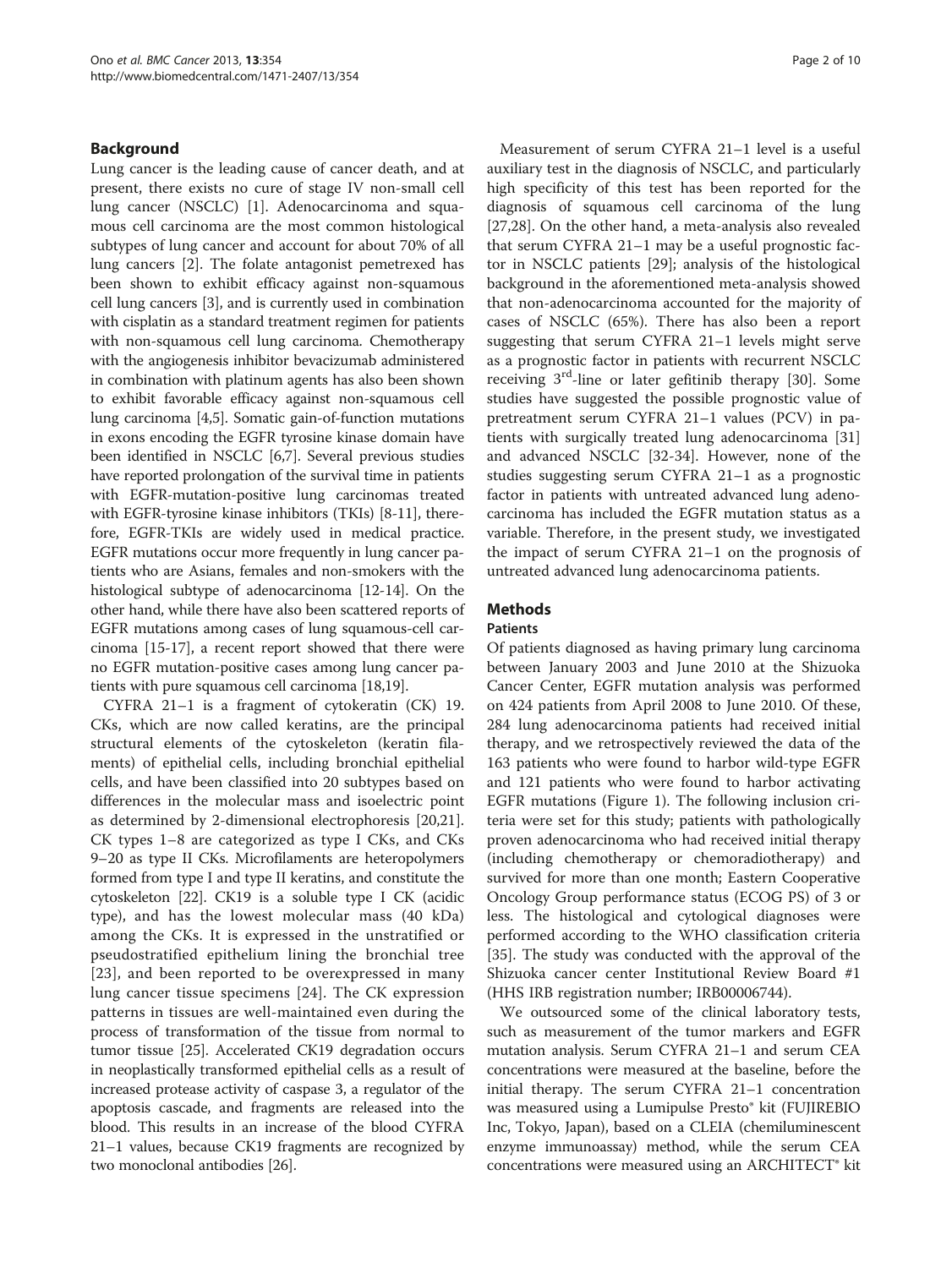<span id="page-2-0"></span>

(Abbott Japan, Tokyo, Japan). EGFR mutation analysis was performed by fragment analysis using polymerase chain reaction (PCR) and the cycleave real-time quantitative PCR technique (SRL Inc, Tokyo, Japan).

The reported upper limit of normal for the diagnosis of NSCLC and upper limit of the percentiles for healthy individuals of serum CYFRA 21–1 as measured by EIA are 3.5 ng/ml and 2.8 ng/ml, respectively [[36\]](#page-8-0). In contrast, the reported upper limit of the percentiles for healthy individuals of serum CYFRA 21–1 measured by the CLEIA method is 1.6 ng/ml [\[37\]](#page-8-0), a lower value as compared to that set for measurement by the EIA method. Therefore, for our study, we set the cutoff value for CYFRA 21–1 at 2.2 ng/ml, based on the mean value for healthy subjects + 3SD [[37\]](#page-8-0), a lower value as compared to that set for measurement by the EIA method. The cutoff value for serum CEA was set at 5.0 ng/ml, which is the upper limit of normal.

A standard evaluation of the patients, including assessment of the medical history, physical examination and routine laboratory tests, was performed before each treatment. All patients were staged based on the International Association for the Study of Lung Cancer (IASLC) TNM (tumor-node-metastasis) classification,  $7<sup>th</sup>$  edition [[38](#page-8-0)].

## Statistical methods

There were no missing data in our study. Survival was estimated using the Kaplan-Meier method. Overall

survival was measured from the date of the first course of the initial therapy to the date of death or that of the last follow-up examination. A log-rank test was performed to evaluate the significance of differences in the overall survival among the groups. P values  $< 0.05$  were considered to be indicative of statistical significance. A multivariate analysis using the Cox proportional hazards model was used to establish the association between the clinical variables and survival. All statistical analyses were carried out using SPSS, version 11.0 for Windows (SPSS Inc., Chicago, IL, USA). To reduce the potential bias arising from some patients dying too early to receive initial therapy, the two patients who died within a month (30 days) of the start of initial therapy were excluded from the analysis.

## Results

The cohort consisted of 284 patients who were diagnosed as having stage IIIB or IV lung adenocarcinoma and had received initial therapy.

The clinical characteristics of the patients are summarized in Table [1.](#page-3-0) The median patient age prior to the start of initial therapy was 65 years (range, 23 to 87 years). The patients were predominantly younger than 70 years of age (81%), the ECOG PS was 0–2 in 93% of patients, and 91% of the patients had stage IV disease. While the lung adenocarcinoma patients with EGFR mutations were predominantly female (64%) and non-smokers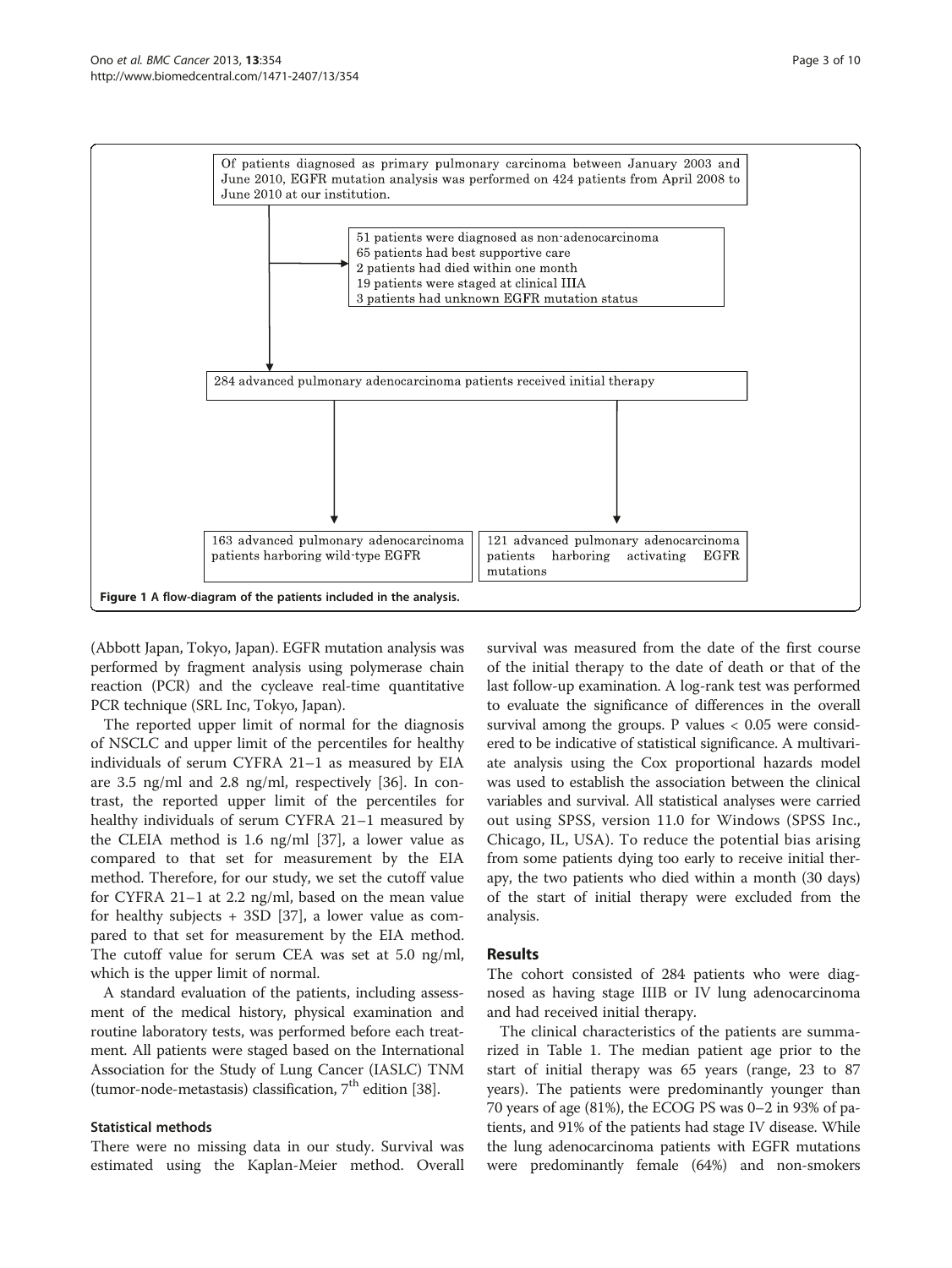| Characteristic       | $Mt + (n = 121)$  |                | $Mt - (n = 163)$ |      | All (n= 284)        |                |
|----------------------|-------------------|----------------|------------------|------|---------------------|----------------|
|                      | No.               | $\%$           | No.              | $\%$ | No.                 | $\%$           |
| Age, years           |                   |                |                  |      |                     |                |
| Median (range)       | 66 (32-87)        |                | 65 (23-83)       |      | 65 (23-87)          |                |
| $< 70\,$             | 97                | 80             | 134              | 82   | 231                 | 81             |
| $\geq 70$            |                   |                |                  |      |                     |                |
|                      | 24                | 20             | 29               | 18   | 53                  | 19             |
| Gender               |                   |                |                  |      |                     |                |
| Male                 | 43                | 36             | 125              | $77$ | 168                 | 59             |
| Female               | 78                | 64             | 38               | 23   | 116                 | 41             |
| ECOG PS              |                   |                |                  |      |                     |                |
| $0 - 1$              | 103               | 85             | 135              | 83   | 238                 | 84             |
| $>2$                 | 18                | 15             | 28               | 17   | 46                  | 16             |
| Smoking status       |                   |                |                  |      |                     |                |
| Yes                  | 50                | 41             | 124              | 76   | 174                 | 61             |
| No                   | 71                | 59             | 39               | 24   | 110                 | 39             |
| Stage                |                   |                |                  |      |                     |                |
| IIIB                 | $\,$ 6 $\,$       | 5              | 19               | 12   | 25                  | 9              |
| $\mathsf{IV}$        | 115               | 95             | 144              | 88   | 259                 | 91             |
| <b>EGFR</b> mutation |                   |                |                  |      |                     |                |
| Exon 19 deletion     | 59                | 49             |                  |      | 59                  | 21             |
| Exon 21 L858R        | 57                | 47             |                  |      | 57                  | 20             |
| Exon 18 G719X        | 5                 | $\overline{4}$ |                  |      | 5                   | $\overline{2}$ |
| Wild type            |                   |                | 163              | 100  | 163                 | 57             |
| PCV                  |                   |                |                  |      |                     |                |
| Median (range)       | $1.6$ (0.1-110.0) |                | $2.3$ (0.1-80.0) |      | $2.0 (0.1 - 110.0)$ |                |
| $< 2.2$ ng/ml        | 72                | 60             | $78\,$           | 48   | 150                 | 53             |
| $\geq$ 2.2 ng/ml     | 49                | 40             | 85               | 52   | 134                 | 47             |
| CEA                  |                   |                |                  |      |                     |                |
| Median (range)       | 8 (0.7-11942)     |                | 7 (0.5-14985)    |      | 7.4 (0.5-14985)     |                |
| $< 5.0$ ng/ml        | 45                | 37             | 63               | 39   | 108                 | 38             |
| $\geq$ 5.0 ng/ml     | 76                | 63             | 100              | 61   | 176                 | 62             |

## <span id="page-3-0"></span>Table 1 Patient characteristics

EGFR: epidermal growth factor receptor, Mt+: mutant EGFR, Mt-: wild-type EGFR, PCV: pretreatment CYFRA 21–1 value.

(71%), those with wild-type EGFR were predominantly male (77%) and smokers (76%).

Details about the first-line chemotherapy were available for 284 patients including both patient groups with wildtype (Mt-) and mutant EGFR (Mt+) groups (Table [2](#page-4-0)). About 40% of the EGFR mutation-positive patients received EGFR-TKIs as the initial treatment.

Carboplatin-paclitaxel, the treatment of choice across both groups, was administered to half of the platinum doublet cohort in the Mt- patient group. Meanwhile, docetaxel was administered to half of the monotherapy cohort in the same patient group. However, cisplatinpemetrexed was the most common regimen of second choice across both the Mt+ and Mt- groups.

The EGFR-TKI used for each treatment line in the Mt+ group is shown in Table [3](#page-4-0). Forty-one (58%) patients received gefitinib, while 16 (22%) received erlotinib as firstor second-line treatment in the Mt+ group with PCV (<2.2 ng/ml). Thirty-seven (73%) patients received gefitinib, and 10 (20%) patients received erlotinib as firstor second-line treatment in the Mt+ group with PCV  $(\geq 2.2 \text{ ng/ml})$ . Of the 121 patients in the Mt+ group, 27 did not receive gefitinib at any treatment-line stage of treatment; among these 27 patients, 19 received erlotinib (6 as first-line, 10 as second-line, 1 as third-line and 2 as further-line treatment). In the Mt+ group, a total of 113 patients (93%) received EGFR-TKIs, while 8 patients did not receive EGFR-TKIs at any stage of treatment.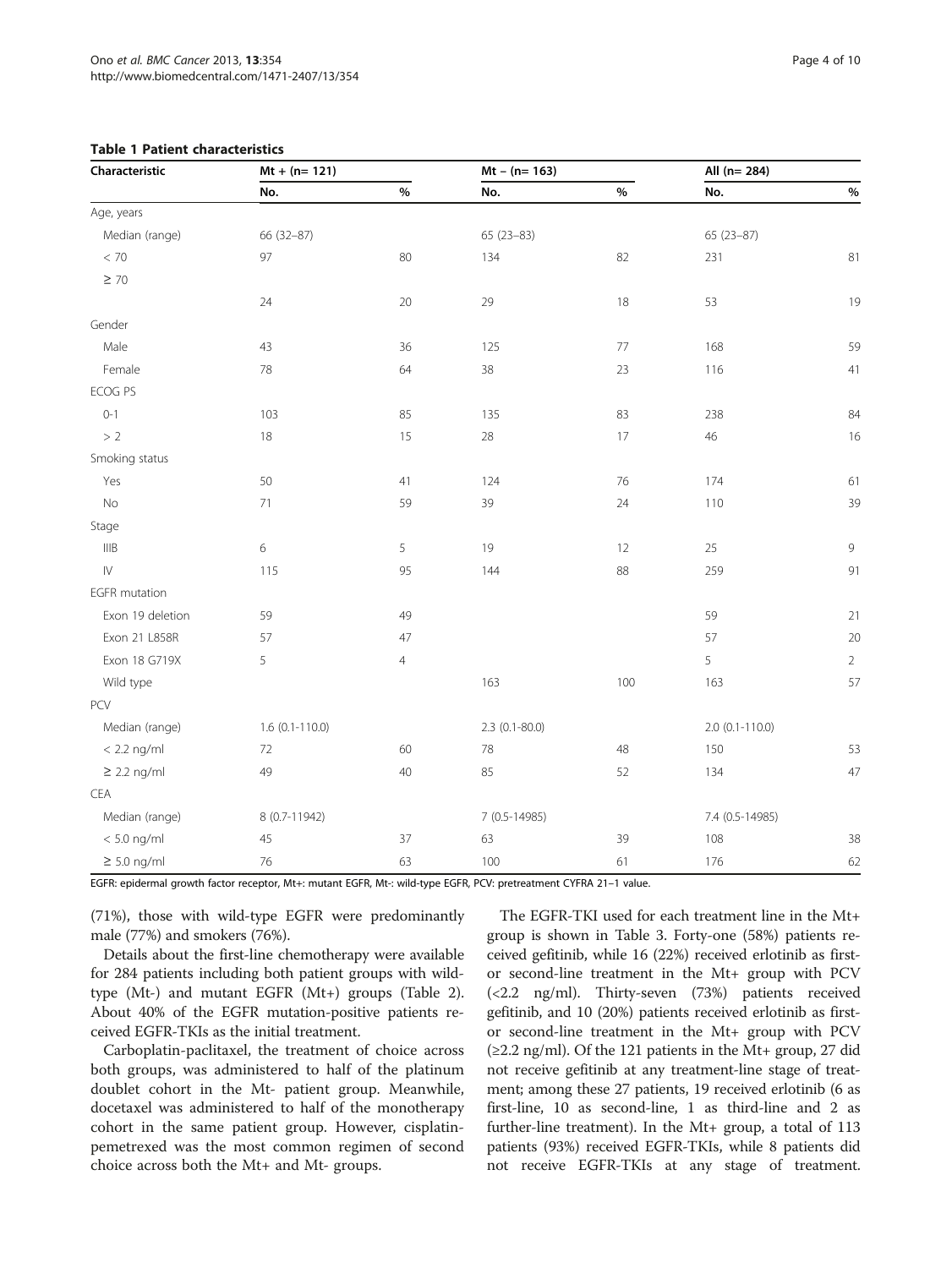<span id="page-4-0"></span>Table 2 Summary of initial treatment delivered among 284 patients

| <b>EGFR</b> mutation        | Mt – (n= 163) |          |     |           | $Mt + (n = 121)$ |                |                |           |  |
|-----------------------------|---------------|----------|-----|-----------|------------------|----------------|----------------|-----------|--|
|                             | <b>IIIB</b>   |          | IV  |           | <b>IIIB</b>      |                | IV             |           |  |
|                             |               | $(n=19)$ |     | $(n=144)$ |                  | $(n=6)$        |                | $(n=115)$ |  |
|                             | No.           | $\%$     | No. | $\%$      | No.              | $\%$           | No.            | $\%$      |  |
| Treatment                   |               |          |     |           |                  |                |                |           |  |
| Platinum doublet            | 4             | 3        | 114 | 70        | $\mathfrak{D}$   | $\mathfrak{D}$ | 54             | 45        |  |
| Monotherapy                 | 0             |          | 30  | 18        | $\Omega$         |                | 11             | 9         |  |
| <b>FGFR-TKI</b>             | $\Omega$      |          | 0   |           | $\Omega$         |                | 50             | 41        |  |
| Chemoradiotherapy           | 15            | 9        | 0   |           | $\overline{4}$   | 3              | 0              |           |  |
| Specific regimens           |               |          |     |           |                  |                |                |           |  |
| Cisplatin-pemetrexed        | 1             |          | 24  | 15        | 1                |                | 9              | 7         |  |
| Carboplatin-paclitaxel      | 3             |          | 52  | 32        | $\Omega$         |                | 27             | 22        |  |
| Carboplatin-paclitaxel+ bev | 0             |          | 2   |           | 0                |                | $\mathfrak{D}$ |           |  |
| Other platinum doublets     | 0             |          | 36  | 22        | 1                |                | 12             | 10        |  |
| Gefitinib                   | 0             |          | 0   |           | $\Omega$         |                | 41             | 34        |  |
| Erlotinib                   | 0             |          | 0   |           | 0                |                | 7              | 6         |  |
| Docetaxel                   | 0             |          | 16  | 10        | $\Omega$         |                | 3              |           |  |
| Vinorelbine                 | 0             |          | 5   |           | 0                |                | $\mathfrak{D}$ |           |  |
| Others                      | 0             |          | 24  | 15        | $\Omega$         |                | 6              |           |  |

Mt+: mutant EGFR, Mt-: wild-type EGFR, bev: bevacizumab.

Furthermore, of the 160 patients in the Mt- group, 30 patients received EGFR-TKIs (11 as second-line, 7 as thirdline, 6 as fourth-line, 3 as fifth-line, 1 as sixth-line, 1 as seventh-line, and 1 as eighth-line treatment). Fifty-three patients (18%) were still alive at the time of the analysis. The median follow-up period for determining the survival was 39.3 (range; 11.8-84.9) months after the start of initial therapy. The clinical variables identified by univariate analysis to be associated with significantly better survival (Table [4\)](#page-5-0) included female gender (MST 32.4 months versus 20.1 months in males:  $p = .0086$ ), no smoking history (33.4 months versus 20.1 months in smokers,  $p =$ .0012), ECOG PS (0–1) (29.5 months versus 7.9 months

Table 3 Summary of EGFR-TKI delivered among EGFR mutation positive patients

|                | <b>EGFR</b> mutation positive                |      |           |      |                                            |      |                |                |  |  |
|----------------|----------------------------------------------|------|-----------|------|--------------------------------------------|------|----------------|----------------|--|--|
|                | <b>Low PCV</b><br>$(< 2.2$ ng/ml $)$ (n= 72) |      |           |      | <b>High PCV</b><br>$(≥ 2.2$ ng/ml) (n= 49) |      |                |                |  |  |
|                |                                              |      |           |      |                                            |      |                |                |  |  |
|                | Gefitinib                                    |      | Erlotinib |      | Gefitinib                                  |      | Erlotinib      |                |  |  |
|                | No.                                          | $\%$ | No.       | $\%$ | No.                                        | $\%$ | No.            | $\%$           |  |  |
| First-line     | 20                                           | 28   | 5         | 7    | 23                                         | 47   | $\mathfrak{D}$ | $\overline{4}$ |  |  |
| Second-line    | 21                                           | 29   | 11        | 15   | 14                                         | 29   | 8              | 16             |  |  |
| Third-line     | 9                                            | 12   | 6         | 8    | 3                                          | 6    | 4              | 8              |  |  |
| Further-line   | $\mathfrak{D}$                               | 3    | 14        | 20   | $\mathfrak{D}$                             | 4    | 4              | 8              |  |  |
| Unadministered | 20                                           | 28   | 36        | 50   | 7                                          | 14   | 31             | 63             |  |  |

PCV: pretreatment CYFRA 21–1 value.

in those with a PS of  $2-3$ ,  $p < .0001$ ), presence of EGFR mutation (39.2 months versus 17.8 months in patients without EGFR mutations,  $p < .0001$ ), PCV  $< 2.2$  ng/ml (38.6 months versus 15.0 months in those with  $PCV \ge 2.2$ ) ng/ml,  $p < .0001$ ), serum CEA  $< 5.0$  ng/ml (32.6 months versus 21.0 months in those with serum CEA  $\geq$  5.0 ng/ml, p = .036), start date of initial therapy before April 1, 2008 (34.1 months versus 19.3 months in the group that received the initial therapy after April 1, 2008,  $p = .003$ ) and EGFR-TKI treatment (33.7 months versus 15.3 months in the group not treated with EGFR-TKIs,  $p < .0001$ ). Multivariate analysis identified EGFR mutation positivity (HR 0.53; 95% CI: 0.34-0.84, p = .0069) and  $PCV < 2.2$  ng/ml (HR 0.43; 95% CI: 0.31-0.59, p < .0001) as independent favorable prognostic factors. Another factor that was found to be an independent prognostic indicator of overall survival was the PS (Table [4](#page-5-0)). The overall survival rates of patients with advanced lung adenocarcinoma with/ without EGFR mutation are shown in Figure [2](#page-6-0). Among the Mt+ patients, the prognosis was more favorable in the group with  $PCV < 2.2$  ng/ml (n = 70) than in the group with  $PCV > 2.2$  ng/ml (n = 48) (median survival time [MST]: 67.0 vs. 21.0 months, p < 0.0001). Among the patients with Mt- also, the prognosis was more favorable in the group with  $PCV < 2.2$  ng/ml (n = 78) than in the group with  $PCV \ge 2.2$  ng/ml (n = 86) (MST: 24.1 vs. 10.2 months, p < 0.0001).

## **Discussion**

In the present study, we demonstrated PCV and EGFR mutation status as independent prognostic factors in untreated advanced lung adenocarcinoma patients. We also showed that  $PCV < 2.2$  ng/ml was a predictor of a favorable outcome in both advanced lung adenocarcinoma patients with wild-type and mutant EGFR.

Serum CYFRA 21–1 has been reported as a prognostic factor in patients with a variety of cancer types, including resectable NSCLC [\[39,40\]](#page-8-0), biliary tract cancer [\[41](#page-8-0)], urothelial cancer [\[42](#page-8-0)], head and neck cancer [\[43](#page-8-0)], esophageal cancer [[44\]](#page-8-0), and cervical cancer [[45\]](#page-8-0).

A meta-analysis of CYFRA 21–1 as a prognostic indicator in advanced NSCLC patients showed that the PCV may be a reliable prognostic factor [\[29\]](#page-8-0), however, since non-adenocarcinoma accounted for 65% of the cases and squamous cell carcinoma for 50%, the role of serum CYFRA 21–1 as a prognostic indicator in the lung adenocarcinoma population remained unclear. Moreover, in a study of PCV as a prognostic indicator in advanced NSCLC patients in whom gefitinib was used as 3<sup>rd</sup>-line or later therapy, adenocarcinoma accounted for fewer than a half of the cases (47%) [\[30\]](#page-8-0). The EGFR mutation status was not included as a variable in the analysis, and the test population was small, consisting of only 50 patients.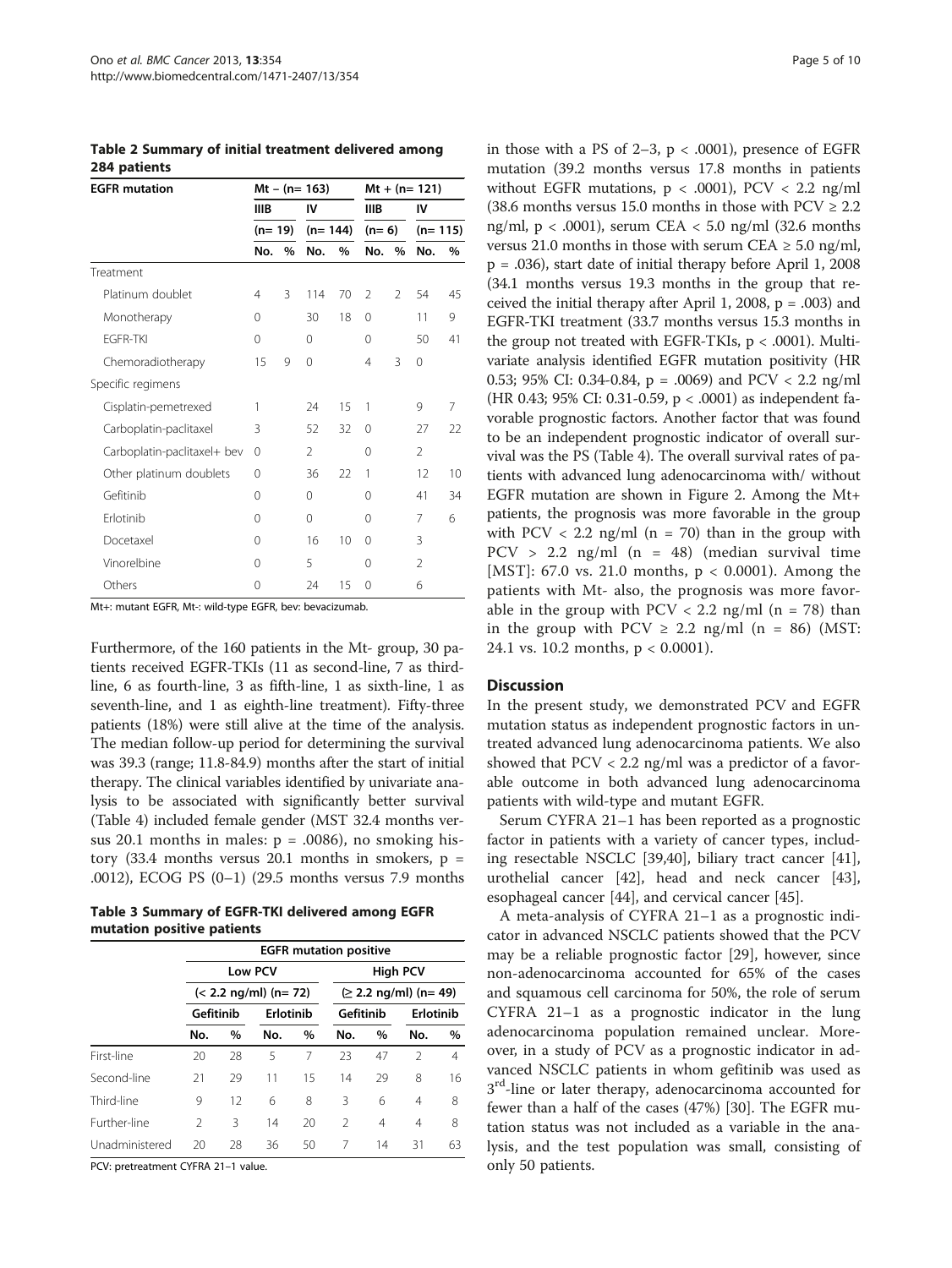| Co-variable          | No. | Univariate analysis |         | Multivariate analysis |      |               |         |  |
|----------------------|-----|---------------------|---------|-----------------------|------|---------------|---------|--|
|                      |     | MST (months)        | P       | Variate               | OR   | 95% CI        | P       |  |
| Age                  |     |                     |         |                       |      |               |         |  |
| < 70                 | 231 | 22.8                |         |                       |      |               |         |  |
| > 70                 | 53  | 24.3                | 0.625   |                       |      |               |         |  |
| Gender               |     |                     |         |                       |      |               |         |  |
| Male                 | 168 | 20.1                |         |                       |      |               |         |  |
| Female               | 116 | 32.4                | 0.0086  | Female                | 1.06 | $0.75 - 1.58$ | 0.75    |  |
| Smoking status       |     |                     |         |                       |      |               |         |  |
| Yes                  | 174 | 20.1                |         |                       |      |               |         |  |
| No                   | 110 | 33.4                | 0.0012  | No smoking status     | 0.84 | $0.52 - 1.24$ | 0.39    |  |
| ECOG PS              |     |                     |         |                       |      |               |         |  |
| $0 - 1$              | 238 | 29.5                |         |                       |      |               |         |  |
| >2                   | 46  | 7.9                 | < .0001 | PS 0-1                | 0.34 | $0.24 - 0.50$ | < .0001 |  |
| Stage                |     |                     |         |                       |      |               |         |  |
| IIIB                 | 25  | 30.2                |         |                       |      |               |         |  |
| $\overline{N}$       | 259 | 22.5                | 0.269   |                       |      |               |         |  |
| <b>EGFR</b> mutation |     |                     |         |                       |      |               |         |  |
| $Mt (+)$             | 121 | 39.2                |         |                       |      |               |         |  |
| $Mt(-)$              | 163 | 17.8                | < .0001 | Mutant EGFR           | 0.53 | $0.34 - 0.84$ | 0.0069  |  |
| PCV                  |     |                     |         |                       |      |               |         |  |
| $< 2.2$ ng/ml        | 150 | 38.6                |         |                       |      |               |         |  |
| $\geq$ 2.2 ng/ml     | 134 | 15.0                | < .0001 | $< 2.2$ ng/ml         | 0.43 | $0.31 - 0.59$ | < .0001 |  |
| CEA                  |     |                     |         |                       |      |               |         |  |
| $< 5.0$ ng/ml        | 108 | 32.6                |         |                       |      |               |         |  |
| $\geq$ 5.0 ng/ml     | 176 | 21.0                | 0.036   | $< 5.0$ ng/ml         | 0.93 | $0.67 - 1.26$ | 0.63    |  |
| Start dates of IT    |     |                     |         |                       |      |               |         |  |
| Before 1/4/2008      | 79  | 34.1                |         | After 1/4/2008        |      |               |         |  |
| After 1/4/2008       | 205 | 19.3                | 0.0030  |                       | 0.73 | $0.50 - 1.15$ | 0.07    |  |
| EGFR-TKI treatment   |     |                     |         |                       |      |               |         |  |
| Yes                  | 143 | 33.7                |         |                       |      |               |         |  |
| $\rm No$             | 141 | 15.3                | < .0001 | Yes                   | 0.76 | $0.50 - 1.15$ | 0.20    |  |

<span id="page-5-0"></span>Table 4 Variables associated with overall survival among 284 patients

IT: initial therapy, PCV: pretreatment CYFRA 21–1 value, Mt(+): mutant EGFR, M(−): wild-type EGFR.

Several factors may have contributed to identification of serum CYFRA 21–1 as a prognostic indicator in the advanced lung adenocarcinoma population in the present study. First, there could be a relationship between the serum levels of CYFRA 21–1 and the microfilament formation trend in the tumor cells [[22](#page-8-0)]. CKs are the principal structural elements of intracellular microfilaments. Microfilaments have been shown to be heteropolymers formed from type I and type II keratins which form the cytoskeleton. Moreover, while the CKs (CKs 1, 2, 10/11), on which the degree of keratinization within tumors depends, are strongly expressed in welldifferentiated squamous cell carcinomas, they are not detected in the serum. The possibility that they are

preferentially removed by macrophages because of their poor solubility has been suggested as the reason for the failure to detect them in the serum [\[46\]](#page-8-0). By contrast, soluble CK19 is degraded by tumor lysis and tumor necrosis and released into the blood. Therefore, serum levels of CK19 may indicate the degree of cytoskeleton formation by microfilaments within the tumor cells. Second, there may also be a relationship between serum CYFRA 21–1 levels and the degree of tumor differentiation towards squamous epithelium. CKs with a relatively high molecular mass tend to be associated with differentiation into squamous cell carcinoma, while CKs with a relatively low molecular mass tend to be associated with differentiation into adenocarcinoma [\[47](#page-8-0)]. In a study in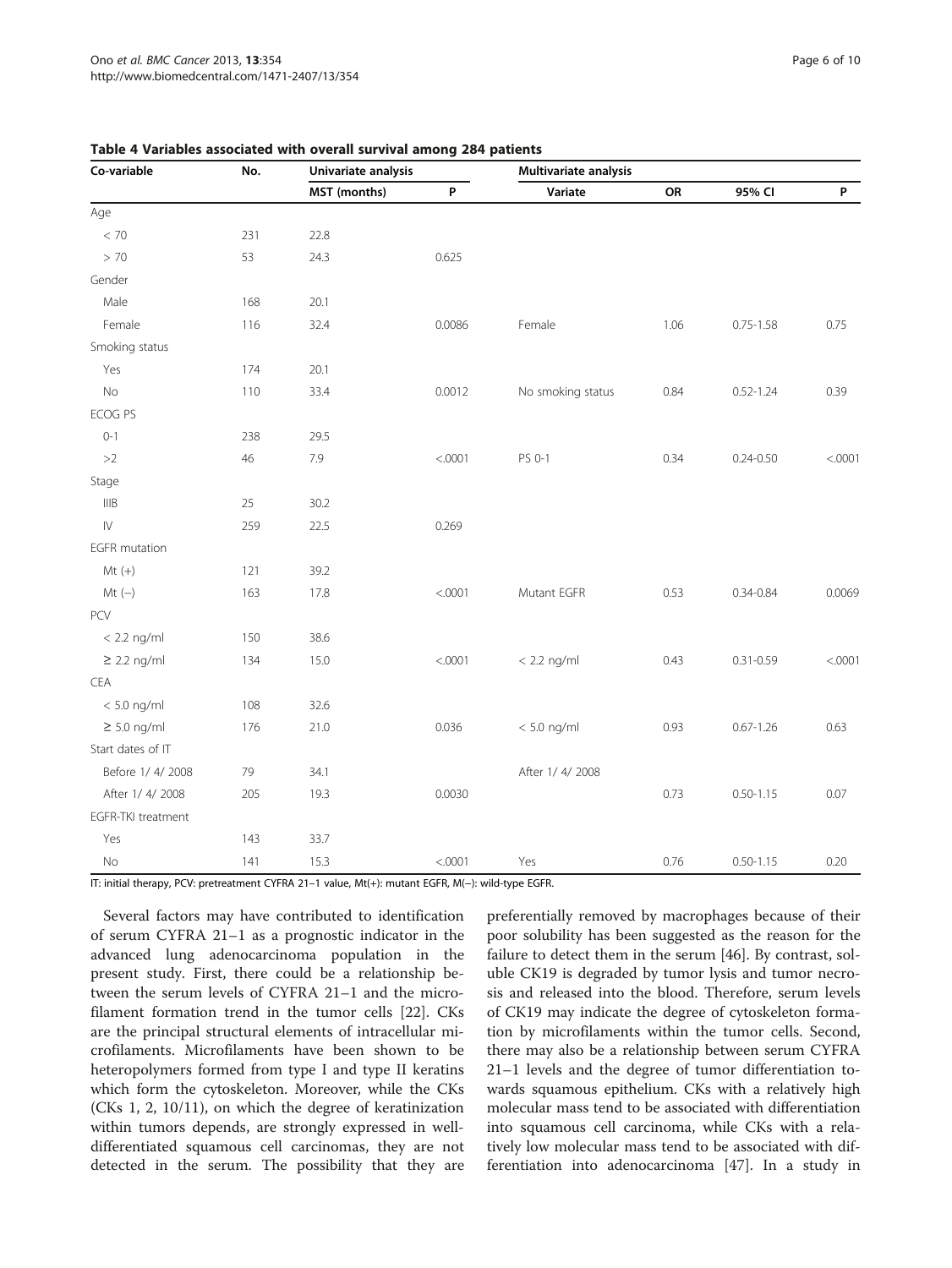<span id="page-6-0"></span>

which monoclonal antibodies were used, the number of cells containing CK19 increased with decreasing degree of differentiation into squamous cell carcinoma, and the presence of intracellular CK19 was consistently demonstrated in pure lung adenocarcinomas [[25](#page-8-0)]. On the other hand, a negative correlation between intracellular CK19 expression and serum CYFRA 21–1 levels has also been shown [[24\]](#page-8-0). Increase in the serum level of CYFRA 21–1 may also be the result of a greater degree of degradation and release of intracellular CK19 into the serum with an increasing tendency towards differentiation into squamous cell carcinoma.

Because identical EGFR mutations have been seen in both the adenocarcinoma component and squamous cell carcinoma component in resected cases of adenosquamous carcinoma [[48](#page-8-0)], it has been suggested that the two components may arise from a single clone [[48,49\]](#page-8-0). Resected cases of adenosquamous carcinoma have been reported to account for 3% of all cases of NSCLC [[50\]](#page-8-0), and adenosquamous carcinoma patients have also been reported to have a poor prognosis [\[51\]](#page-8-0). The prognosis of patients in whom the tumor tissue consists of a mixture of mutant EGFR cells and wild-type EGFR cells has been reported to be inferior to that of patients with tumors consisting of only mutant EGFR cells, and intratumor heterogeneity has also been investigated [[52](#page-9-0)]. On the other hand, there is a report suggesting that no intratumor heterogeneity of EGFR expression is found in mutant EGFR lung adenocarcinomas, and also that no disparity is found between the EGFR mutation status of the primary tumor and lymph node metastasis [\[53](#page-9-0)].

There are several limitations of the present study. The first is that it was a retrospective study conducted at a single institution, and the possibility of a selection bias is

undeniable. The prognosis of patients who received initial therapy before April 1, 2008 was significantly superior to that of those who received their initial therapy after 2008. Because we started to perform EGFR mutation analysis in routine clinical practice from April 1, 2008, there is the possibility of a selection bias towards patients who received the initial therapy before April 1, 2008. This is one of the major limitations of our retrospective study. Some studies have reported that EGFR mutations may be a positive prognostic factor for survival in advanced NSCLC patients, regardless of EGFR-TKI therapy [[54,55\]](#page-9-0). Also in the BR.21 trial, the median survival time was reported to be longer in patients with mutant EGFR as compared to that in patients with wild-type EGFR [[56\]](#page-9-0). Although mutant EGFR patients not treated with EGFR-TKIs were found to be a confounding factor, we performed adjustment for the confounding factor using a Cox proportional hazards model. According to the univariate analysis, the date of start of the initial therapy (before April 1, 2008) was a favorable prognostic factor. However, PCV < 2.2 ng/ml, EGFR mutation positivity and PS 0–1 were found to be independent favorable prognostic factors after adjustment for the date of start of the initial therapy. In this study, while the MST (39.2 months) in the mutant EGFR group was not favorable as compared to previous reports [[57](#page-9-0)], the mutant EGFR group with PCV < 2.2 ng/ml had a more favorable prognosis than that of the mutant EGFR group with  $PCV \geq 2.2$  ng/ml. The proportion of patients who received erlotinib was less in the group with  $PCV \geq$ 2.2 ng/ml than in the group with PCV < 2.2 ng/ml, which could have influenced the more favorable prognosis in the group with PCV < 2.2 ng/ml than in the group with  $PCV \geq 2.2$  ng/ml. All of the patients with advanced lung adenocarcinoma in whom the diagnosis was made after April 1, 2008 were tested for EGFR mutations at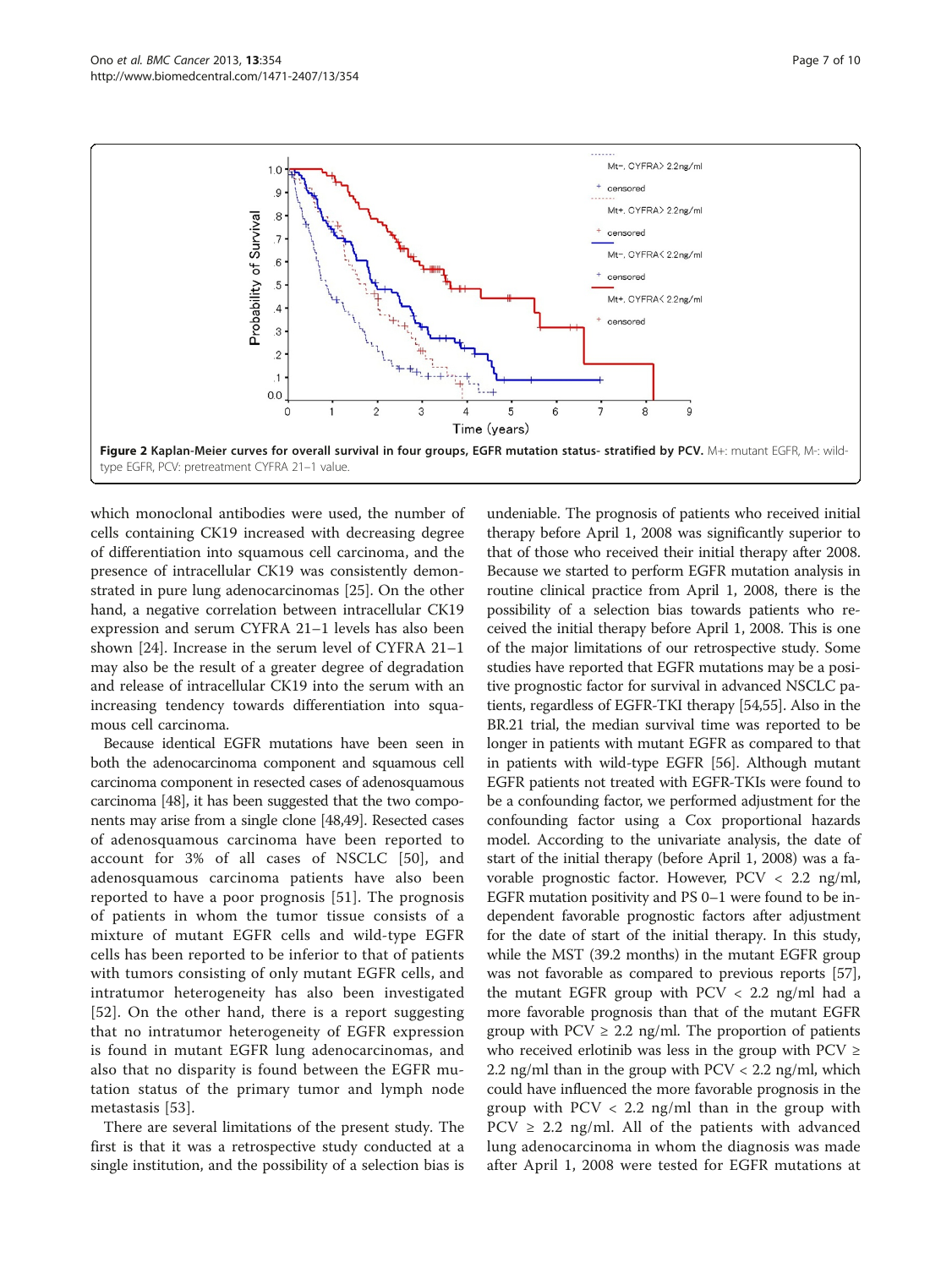<span id="page-7-0"></span>the time of the diagnosis, whereas in the patients with other histological types of lung cancer, the testing was performed at the discretion of the attending physician. Second, the follow-up period was inadequate, especially in the mutant EGFR group with PCV < 2.2 ng/ml, and the censored cases were conspicuous. There was also a problem with the stage distribution (there were relatively few stage IIIB cases). Distant metastasis occurred in all of the stage IIIB cases in which local treatment had been performed, and all of the patients with disease recurrence were tested for EGFR mutations. Moreover, significant survival differences in stage IIIB/ IV were not found in the univariate analysis. Furthermore, the treatment regimens used in the stage IV cases were not standardized, with each of the attending physicians administering any of the various standard treatments used in routine clinical practice recommended by the guidelines of the Japan Lung Cancer Society.

In advanced lung adenocarcinoma, which may be considered as a generalized systemic disease, it may be particularly difficult to determine the characteristics of an entire heterogeneous tumor by tissue diagnosis alone based on examining just one part of the tumor. Based on the results of the present study, we propose that mutant EGFR patients with serum PCV < 2.2 ng/ml have a better prognosis than the mutant EGFR patients with higher PCV.

## Conclusions

The potential applications of PCV measurements might include identification of candidates in whom it might have some prognostic value. Furthermore, PCV might be regarded as a routine demographic variable having prognostic value in patients with advanced lung adenocarcinoma.

## Abbreviations

NSCLC: Non-small cell lung cancer; PCV: Pretreatment serum CYFRA 21–1 levels; pts: patients; EGFR: Epidermal growth factor receptor; Mt+: Mutant EGFR; Mt-: Wild-type; TKI: Tyrosine kinase inhibitor; CK: Cytokeratin; ECOG PS: Eastern Cooperative Oncology Group performance status; CLEIA: Chemiluminescence enzyme immunoassay; PCR: Polymerase chain reaction; IASLC: International Association of the Study of Lung Cancer; TNM: Tumor-node-metastasis.

### Competing interests

The authors have no competing interests to declare.

### Authors' contributions

AO contributed to the drafting of this manuscript and data collection, and KM contributed to the study design and statistical analysis. TT, HA, TS, TT, HK, TN, HM, TN, ME, NY contributed to analysis of the data and interpretation of the findings. All authors have read and approved of the submission of the final manuscript.

## Author details

<sup>1</sup> Division of Thoracic Oncology, Shizuoka Cancer Center, 1007, Shimonagakubo, Nagaizumi-cho, Sunto-gun, Shizuoka 411-8777, Japan. 2 Division of Diagnostic Pathology, Shizuoka Cancer Center, 1007, Shimonagakubo, Nagaizumi-cho, Sunto-gun, Shizuoka 411-8777, Japan. 3 Division of Diagnostic Radiology, Shizuoka Cancer Center, 1007,

Shimonagakubo, Nagaizumi-cho, Sunto-gun, Shizuoka 411-8777, Japan. 4 Shizuoka Cancer Center, Clinical Trial Coordination Office, 1007, Shimonagakubo, Nagaizumi-cho, Sunto-gun, Shizuoka 411-8777, Japan.

#### Received: 25 January 2013 Accepted: 22 July 2013 Published: 23 July 2013

## References

- 1. World Health Organization: Fact sheet N°297 (Cancer). 2012. [http://www.](http://www.who.int/mediacentre/factsheets/fs297/en/index.html) [who.int/mediacentre/factsheets/fs297/en/index.html](http://www.who.int/mediacentre/factsheets/fs297/en/index.html).
- 2. American Cancer Society: Lung Cancer (Non-small cell). 2012:1–68. [http://](http://www.cancer.org/cancer/lungcancer-non-smallcell/detailedguide/non-small-cell-lung-cancer-what-is-non-small-cell-lung-cancer) [www.cancer.org/cancer/lungcancer-non-smallcell/detailedguide/non-small](http://www.cancer.org/cancer/lungcancer-non-smallcell/detailedguide/non-small-cell-lung-cancer-what-is-non-small-cell-lung-cancer)[cell-lung-cancer-what-is-non-small-cell-lung-cancer.](http://www.cancer.org/cancer/lungcancer-non-smallcell/detailedguide/non-small-cell-lung-cancer-what-is-non-small-cell-lung-cancer)
- 3. Scagliotti GV, Parikh P, von Pawel J, Biesma B, Vansteenkiste J, Manegold C, Serwatowski P, Gatzemeier U, Digumarti R, Zukin M, Lee JS, Mellemgaard A, Park K, Patil S, Rolski J, Goksel T, de Marinis F, Simms L, Sugarman KP, Gandara D: Phase III study comparing cisplatin plus gemcitabine with cisplatin plus pemetrexed in chemotherapy-naive patients with advanced-stage non-small -cell lung cancer. J Clin Oncol 2008, 26:3543–3551.
- 4. Sandler A, Gray R, Perry MC, Brahmer J, Schiller JH, Dowlati A, Lilenbaum R, Johnson DH: Paclitaxel-carboplatin alone or with bevacizumab for nonsmall-cell lung cancer. N Engl J Med 2006, 355:2542–2550.
- 5. Niho S, Kunitoh H, Nokihara H, Horai T, Ichinose Y, Hida T, Yamamoto N, Kawahara M, Shinkai T, Nakagawa K, Matsui K, Negoro S, Yokoyama A, Kudoh S, Kiura K, Mori K, Okamoto H, Sakai H, Takeda K, Yokota S, Saijo N, Fukuoka M: Randomized phase II study of first-line carboplatin-paclitaxel with or without bevacizumab in Japanese patients with advanced nonsquamous non-small-cell lung cancer. Lung Cancer 2012, 76:363–367.
- 6. Lynch TJ, Bell DW, Sordella R, Gurubhagavatula S, Okimoto RA, Brannigan BW, Harris PL, Haserlat SM, Supko JG, Haluska FG, Louis DN, Christiani DC, Settleman J, Haber DA: Activating mutations in the epidermal growth factor receptor underlying responsiveness of non-small-cell lung cancer to gefitinib. N Engl J Med 2004, 350:2129–2139.
- 7. Paez JG, Jänne PA, Lee JC, Tracy S, Greulich H, Gabriel S, Herman P, Kaye FJ, Lindeman N, Boggon TJ, Naoki K, Sasaki H, Fujii Y, Eck MJ, Sellers WR, Johnson BE, Meyerson M: EGFR mutations in lung cancer: correlation with clinical response to gefitinib therapy. Science 2004, 304:1497–1500.
- 8. Mok TS, Wu YL, Thongprasert S, Yang CH, Chu DT, Saijo N, Sunpaweravong P, Han B, Margono B, Ichinose Y, Nishiwaki Y, Ohe Y, Yang JJ, Chewaskulyong B, Jiang H, Duffield EL, Watkins CL, Armour AA, Fukuoka M: Gefitinib or carboplatin-paclitaxel in pulmonary adenocarcinoma. N Engl J Med 2009, 361:947–957.
- 9. Maemondo M, Inoue A, Kobayashi K, Sugawara S, Oizumi S, Isobe H, Gemma A, Harada M, Yoshizawa H, Kinoshita I, Fujita Y, Okinaga S, Hirano H, Yoshimori K, Harada T, Ogura T, Ando M, Miyazawa H, Tanaka T, Saijo Y, Hagiwara K, Morita S, Nukiwa T: Gefitinib or chemotherapy for nonsmall-cell lung cancer with mutated EGFR. N Engl J Med 2010, 362:2380–2388.
- 10. Rosell R, Carcereny E, Gervais R, Vergnenegre A, Massuti B, Felip E, Palmero R, Garcia-Gomez R, Pallares C, Sanchez JM, Porta R, Cobo M, Garrido P, Longo F, Moran T, Insa A, De Marinis F, Corre R, Bover I, Illiano A, Dansin E, de Castro J, Milella M, Reguart N, Altavilla G, Jimenez U, Provencio M, Moreno MA, Terrasa J, Muñoz-Langa J, et al: Erlotinib versus standard chemotherapy as first-line treatment for European patients with advanced EGFR mutation-positive non-small-cell lung cancer (EURTAC): a multicentre, open-label, randomised phase 3 trial. Lancet Oncol 2012, 13:239–246.
- 11. Mitsudomi T, Morita S, Yatabe Y, Negoro S, Okamoto I, Tsurutani J, Seto T, Satouchi M, Tada H, Hirashima T, Asami K, Katakami N, Takada M, Yoshioka H, Shibata K, Kudoh S, Shimizu E, Saito H, Toyooka S, Nakagawa K, Fukuoka M: Gefitinib versus cisplatin plus docetaxel in patients with non-smallcell lung cancer harbouring mutations of the epidermal growth factor receptor (WJTOG3405): an open label, randomised phase 3 trial. Lancet Oncol 2010, 11:121–128.
- 12. Huang SF, Liu HP, Li LH, Ku YC, Fu YN, Tsai HY, Chen YT, Lin YF, Chang WC, Kuo HP, Wu YC, Chen YR, Tsai SF: High frequency of epidermal growth factor receptor mutations with complex patterns in non-small cell lung cancers related to gefitinib responsiveness in Taiwan. Clin Cancer Res 2004, 10:8195–8203.
- 13. Kosaka T, Yatabe Y, Endoh H, Kuwano H, Takahashi T, Mitsudomi T: Mutations of the epidermal growth factor receptor gene in lung cancer: biological and clinical implications. Cancer Res 2004, 64:8919–8923.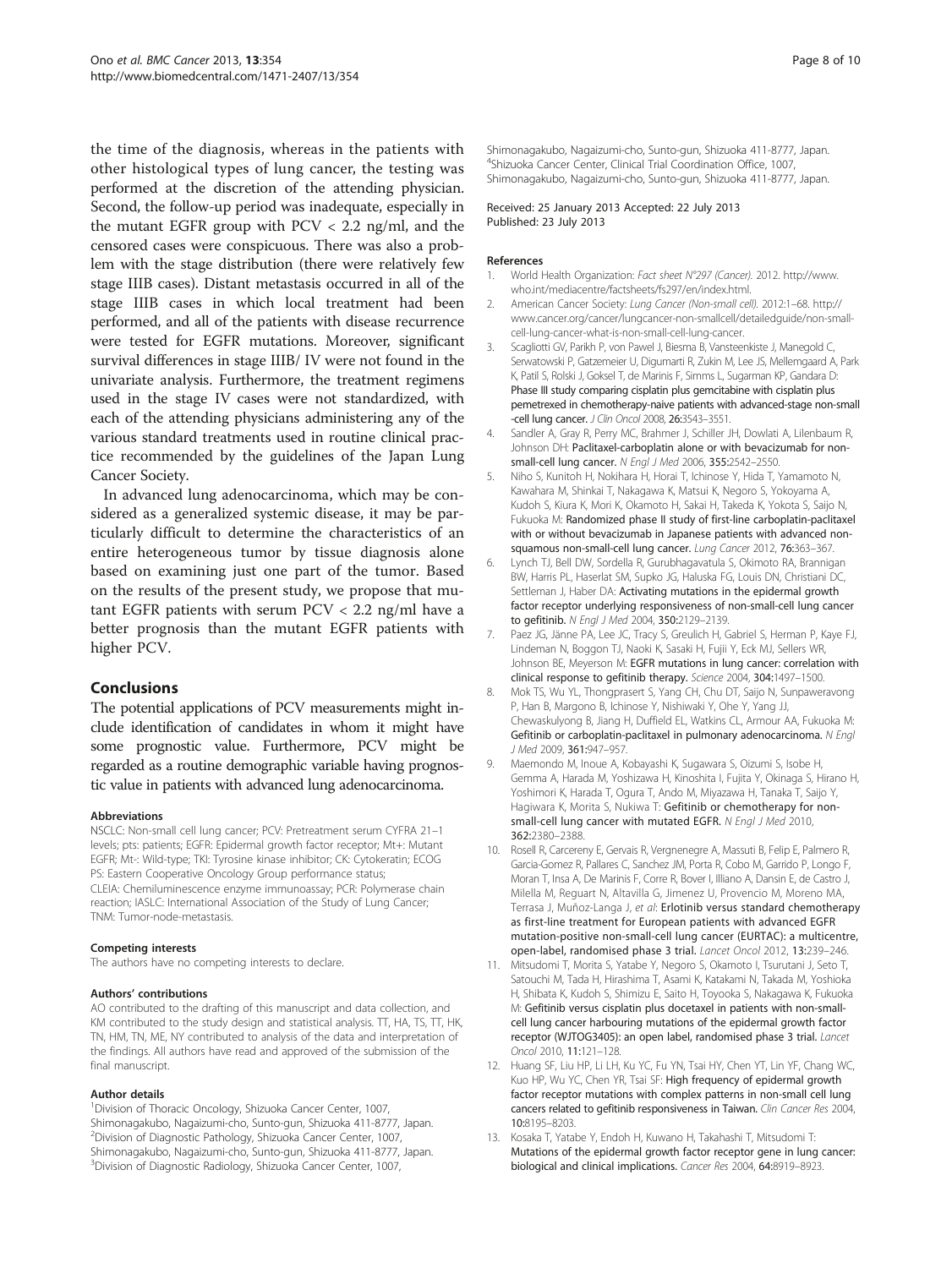- <span id="page-8-0"></span>14. Shigematsu H, Lin L, Takahashi T, Nomura M, Suzuki M, Wistuba II, Fong KM, Lee H, Toyooka S, Shimizu N, Fujisawa T, Feng Z, Roth JA, Herz J, Minna JD, Gazdar AF: Clinical and biological features associated with epidermal growth factor receptor gene mutations in lung cancers. J Natl Cancer Inst 2005, 97:339–346.
- 15. Chou TY, Chiu CH, Li LH, Hsiao CY, Tzen CY, Chang KT, Chen YM, Perng RP, Tsai SF, Tsai CM: Mutation in the tyrosine kinase domain of epidermal growth factor receptor is a predictive and prognostic factor for gefitinib treatment in patients with non-small cell lung cancer. Clin Cancer Res 2005, 11:3750–3757.
- 16. Park SH, Ha SY, Lee JI, Lee H, Sim H, Kim YS, Hong J, Park J, Cho EK, Shin DB, Lee JH: Epidermal growth factor receptor mutations and the clinical outcome in male smokers with squamous cell carcinoma of lung. *J Krean* Med Sci 2009, 24:448–452.
- 17. Miyamae Y, Shimizu K, Hirato J, Araki T, Tanaka K, Ogawa H, Kakegawa S, Sugano M, Nakano T, Mitani Y, Kaira K, Takeyoshi I: Significance of epidermal growth factor receptor gene mutations in squamous cell lung carcinoma. Oncol Rep 2011, 25:921–928.
- 18. Ohtsuka K, Ohnishi H, Fujiwara M, Kishino T, Matsushima S, Furuyashiki G, Takei H, Koshiishi Y, Goya T, Watanabe T: Abnormalities of epidermal growth factor receptor in lung squamous-cell carcinomas, adenosquamous carcinomas, and large-cell carcinomas: tyrosine kinase domain mutations are not rare in tumors with an adenocarcinoma component. Cancer 2007, 109:741–750.
- 19. Rekhtman N, Paik PK, Arcila ME, Tafe LJ, Oxnard GR, Moreira AL, Travis WD, Zakowski MF, Kris MG, Ladanyi M: Clarifying the spectrum of driver oncogene mutations in biomarker-verified squamous carcinoma of lung: lack of EGFR/KRAS and presence of PIK3CA/AKT1 mutations. Clin Cancer Res 2012, 18:1167–1176.
- 20. Moll R, Franke WW, Schiller DL, Geiger B, Krepler R: The catalog of human cytokeratins: patterns of expression in normal epithelia, tumors and cultured cells. Cell 1982, 31:11–24.
- 21. Moll R, Löwe A, Laufer J, Franke WW: Cytokeratin 20 in human carcinomas. A new histodiagnostic marker detected by monoclonal antibodies. Am J Pathol 1992, 140:427–447.
- 22. Hatzfeld M, Franke WW: Pair formation and promiscuity of cytokeratins: formation in vitro of heterotypic complexes and intermediate-sized filaments by homologous and heterologous recombinations of purified polypeptides. J Cell Biol 1985, 101:1826–1841.
- 23. Rastel D, Ramaioli A, Cornillie F, Thirion B: CYFRA 21–1, a sensitive and specific new tumour marker for squamous cell lung cancer. Report of the first European multicentre evaluation. CYFRA 21–1 Multicentre Study Group. Eur J Cancer 1994, 30A:601–606.
- 24. Kosacka M, Jankowska R: Comparison of cytokeratin 19 expression in tumor tissue and serum CYFRA 21–1 levels in non-small cell lung cancer. Pol Arch Med Wewn 2009, 119:33–37.
- 25. Broers JL, Ramaekers FC, Rot MK, Oostendorp T, Huysmans A, van Muijen GN, Wagenaar SS, Vooijs GP: Cytokeratins in different types of human lung cancer as monitored by chain-specific monoclonal antibodies. Cancer Res 1988, 48:3221–3229.
- 26. Dohmoto K, Hojo S, Fujita J, Yang Y, Ueda Y, Bandoh S, Yamaji Y, Ohtsuki Y, Dobashi N, Ishida T, Takahara J: The role of caspase 3 in producing cytokeratin 19 fragment (CYFRA21-1) in human lung cancer cell lines. Int J Cancer 2001, 91:468–473.
- 27. Satoh H, Ishikawa H, Fujiwara M, Yamashita YT, Ohtsuka M, Ogata T, Hasegawa S, Kamma H: Production of cytokeratin 19 fragment by human squamous lung cancer cell lines. Am J Respir Cell Mol Biol 1997, 16:597-604.
- 28. Pujol JL, Grenier J, Daurès JP, Daver A, Pujol H, Michel FB: Serum fragment of cytokeratin subunit 19 measured by CYFRA 21–1 immunoradiometric assay as a marker of lung cancer. Cancer Res 1993, 53:61-66.
- 29. Pujol JL, Molinier O, Ebert W, Daurès JP, Barlesi F, Buccheri G, Paesmans M, Quoix E, Moro-Sibilot D, Szturmowicz M, Bréchot JM, Muley T, Grenier J: CYFRA 21–1 is a prognostic determinant in non-small-cell lung cancer: results of a meta-analysis in 2063 patients. Br J Cancer 2004, 90:2097–2105.
- 30. Barlési F, Tchouhadjian C, Doddoli C, Torre JP, Astoul P, Kleisbauer JP: CYFRA 21–1 level predicts survival in non-small-cell lung cancer patients receiving gefitinib as third-line therapy. Br J Cancer 2005, 92:13–14.
- 31. Park SY, Lee JG, Kim J, Park Y, Lee SK, Bae MK, Lee CY, Kim DJ, Chung KY: Preoperative serum CYFRA 21–1 level as a prognostic factor in surgically treated adenocarcinoma of lung. Lnug Cancer 2013, 79:156-160.
- 32. Jung M, Kim SH, Hong S, Kang YA, Kim SK, Chang J, Rha SY, Kim JH, Kim DJ, Cho BC: Prognostic and predictive value of carcinoembryonic antigen

and cytokeratin-19 fragments levels in advanced non-small cell lung cancer patients treated with gefitinib or erlotinib. Yonsei Med J 2012, 53:931–939.

- 33. Edelman MJ, Hodgson L, Rosenblatt PY, Christenson RH, Vokes EE, Wang X, Kratzke R: CYFRA 21–1 as a prognostic and predictive marker in advanced non-small-cell lung cancer in a prospective trial: CALGB 150304. J Thorac Oncol 2012, 7:649–654.
- 34. Jung M, Kim SH, Lee YJ, Hong S, Kang YA, Kim SK, Chang J, Rha SY, Kim JH, Kim DJ, Cho BC: Prognostic and predictive value of CEA and CYFRA 21–1 levels in advanced non-small cell lung cancer patients treated with gefitinib or erlotinib. Exp Ther Med 2011, 2:685–693.
- 35. Travis WD, Brambilla E, Muller-Hermelink HK, Harris CC: World Health Organization Classification of Tumors. Pathology and Genetics of Tumors of the Lung, Pleura, Thymus and Heart. Lyon: IARC Press; 2004.
- 36. Kawai T, Ohkubo A, Hasegawa S, Kuriyama T, Kato H, Fukuoka M, Ohkawa J, Yotsumoto H, Sugama Y, Kawate N, Takada M, Tatsumi K, Satoh H, Kitamura S: Reference value and cutoff value, diagnostic specificity, sensitivity by EIA measuring method of new marker of lung cancer CYFRA. J Clin Lab Inst Reag 1993, 16:1232–1238.
- 37. Kuroda M, Aizu M, Shimazu C, Miyazawa Y: Evaluation of CYFRA21-1 measurement by fully automated chemiluminescent immunoassay system "Lumipulse Presto". J Clin Lab Inst Reag 2006, 29:597-602.
- 38. Goldstraw P, Crowley J, Chansky K, Giroux DJ, Groome PA, Rami-Porta R, Postmus PE, Rusch V, Sobin L: The IASLC Lung Cancer Staging Project: proposals for the revision of the TNM stage groupings in the forthcoming (seventh) edition of the TNM Classification of malignant tumours. J Thorac Oncol 2007, 2:706–714.
- 39. Reinmuth N, Brandt B, Semik M, Kunze WP, Achatzy R, Scheld HH, Broermann P, Berdel WE, Macha HN, Thomas M: Prognostic impact of Cyfra21-1 and other serum markers in completely resected non-small cell lung cancer. Lung Cancer 2002, 36:265–270.
- Hanagiri T, Sugaya M, Takenaka M, Oka S, Baba T, Shigematsu Y, Nagata Y, Shimokawa H, Uramoto H, Takenoyama M, Yasumoto K, Tanaka F: Preoperative CYFRA 21–1 and CEA as prognostic factors in patients with stage I non-small cell lung cancer. Lung Cancer 2011, 74:112–117.
- 41. Chapman MH, Sandanayake NS, Andreola F, Dhar DK, Webster GJ, Dooley JS, Pereira SP: Circulating CYFRA 21–1 is a Specific Diagnostic and Prognostic Biomarker in Biliary Tract Cancer. J Clin Exp Hepatol 2011, 1:6-12.
- Suyama T, Nakajima K, Kanbe S, Tanaka N, Hara H, Ishii N: Prognostic significance of preoperative serum CYFRA 21–1 in patients with upper urinary tract urothelial carcinoma. Int J Urol 2011, 18:43-47.
- 43. Doweck I, Barak M, Uri N, Greenberg E: The prognostic value of the tumour marker Cyfra 21–1 in carcinoma of head and neck and its role in early detection of recurrent disease. Br J Cancer 2000, 83:1696-1701.
- 44. Shimada H, Nabeya Y, Okazumi S, Matsubara H, Miyazawa Y, Shiratori T, Hayashi H, Gunji Y, Ochiai T: Prognostic significance of CYFRA 21–1 in patients with esophageal squamous cell carcinoma. J Am Coll Surg 2003, 196:573–578.
- 45. Bonfrer JM, Gaarenstroom KN, Kenter GG, Korse CM, Hart AA, Gallee MP, Helmerhorst TJ, Kenemans P: Prognostic significance of serum fragments of cytokeratin 19 measured by Cyfra 21–1 in cervical cancer. Gynecol Oncol 1994, 55:371–375.
- 46. Miédougé M, Devys A, Simon M, Rouzaud P, Salama G, Reyre J, Pujazon M, Carles P, Serre G: High levels of cytokeratin 19 fragments but no evidence of cytokeratins 1, 2, 10/11, 14 or filaggrin in the serum of squamous cell lung carcinoma patients. Tumour Biol 2001, 22:19–26.
- 47. Ramaekers F, Huysmans A, Moesker O, Kant A, Jap P, Herman C, Vooijs P: Monoclonal antibody to keratin filaments, specific for glandular epithelia and their tumors. Use in surgical pathology. Lab Invest 1983, 49:353-361.
- 48. Kang SM, Kang HJ, Shin JH, Kim H, Shin DH, Kim SK, Kim JH, Chung KY, Kim SK, Chang J: Identical epidermal growth factor receptor mutations in adenocarcinomatous and squamous cell carcinomatous components of adenosquamous carcinoma of the lung. Cancer 2007, 109:581–587.
- 49. Niho S, Yokose T, Kodama T, Nishiwaki Y, Mukai K: Clonal analysis of adenosquamous carcinoma of the lung. Jpn J Cancer Res 1999, 90:1244-1247.
- 50. Goya T, Asamura H, Yoshimura H, Kato H, Shimokata K, Tsuchiya R, Sohara Y, Miya T, Miyaoka E: Prognosis of 6644 resected non-small cell lung cancers in Japan: a Japanese lung cancer registry study. Lung Cancer 2005, 50:227-234.
- 51. Gawrychowski J, Bruliński K, Malinowski E, Papla B: Prognosis and survival after radical resection of primary adenosquamous lung carcinoma. Eur J Cardiothorac Surg 2005, 27:686–692.